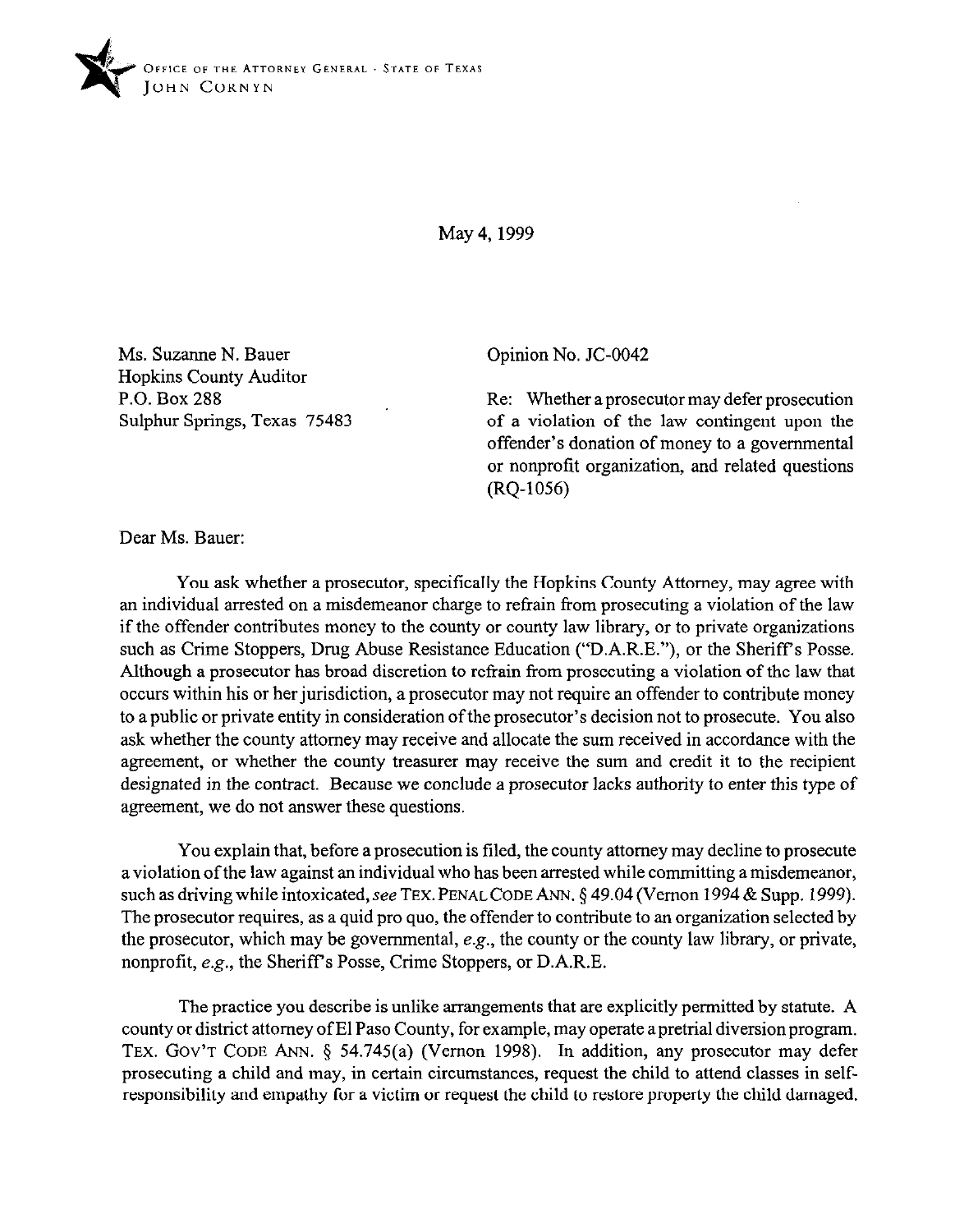See TEX. FAM. CODE ANN. \$ 53.03(e), (g) (Vernon 1996 & Supp. 1999) (added by Act of May 22, 1997, 75th Leg., R.S., ch. 593, 5 6, 1997 Tex. Gen. Laws 2072, 2075);' see *also id.*  § 53.03(g) (Vernon Supp. 1999) (added by Act of June 1, 1997, 75th Leg., R.S., ch. 1013, § 16, 1997 Tex. Gen. Laws 3686, 3692) (prosecution may not be deferred in certain circumstances); *id.*  \$59.005(a)( 1) (permitting a prosecutor to defer prosecution for a child at sanction level two for not less than three nor more than six months). A community supervision and corrections department established under chapter 76 of fhe Government Code may operate a pretrial intervention program. See TEX. GOV'T CODE ANN. § 76.011(a) (Vernon 1998). Lastly, the practice you describe is distinguishable from a court's deferral of adjudication and imposition of community supervision in accordance with article 42.12, section 5(a) of the Code of Criminal Procedure. See *also Busby v. State,* 984 S.W.2d 627,629 (Tex. Crim. App. 1998) (en bane). Notably, ajudge's authority to order a defendant to make payments to a charitable or governmental organization of the judge's choosing is strictly limited. See TEX. CODE CRIM. PROC. ANN. art.  $42.12$ ,  $\S$  11(b) (Vernon Supp. 1999) (forbidding judge to require defendant to make payments as condition of community supervision except as authorized by law); *Busby, 984* S.W.2d at 629-30 (stating that section 11(b) limits conditions authorized by section  $11(a)$ ; see also Comm. on Jud. Ethics, State Bar of Tex., Op. 241 (1999), *reprinted at* <http://www.courts.state.tx.us/Judethics/241-25O.htm> (stating that Code of Judicial Conduct restricts judge's freedom to force litigants to provide gifts or services to specified charities or organizations).

A county attorney's constitutional and statutory duty to prosecute criminal cases in his or her county traditionally provides the prosecutor broad discretion to determine not to prosecute an offense. See TEX. CONST. art. V,  $\S 21$  (requiring prosecutor to represent state in criminal cases within prosecutor's jurisdiction); TEX. CODE GRIM. PROC. ANN. arts. 2.01, .02 (Vernon Supp. 1999) (prescribing district and county attorneys' duties); *Meshell v. State, 739* S.W.2d 246, 254 (Tex. Crim. App. 1987) (en bane) (recognizing "primary function" of district and county attorneys is to prosecute the state's pleas in criminal cases); *State* Y. Gray, 801 S.W.2d 10 (Tex. App.-Austin 1990, no writ) (stating that responsibility for criminal prosecutions in Texas is vested in the district and county attorneys). "[T] he duty to prosecute  $\dots$  requir[es] the prosecuting attorney only to exercise a sound discretion, which permits refraining from prosecuting whenever the prosecutor in good faith thinks that a prosecution would not serve the best interests of the state  $\dots$   $\cdot$  63C AM. JUR. 2D *Prosecuting Attorneys* 5 21, at 133-34 (1997); see *also 2* WAYNER. LAFAVE & JEROLD H. ISRAEL, CRIMINAL PROCEDURE § 13.2(a), at 160 (1984); NATIONAL DISTRICT ATTORNEYS ASS'N, NATIONAL PROSECUTION STANDARDS 150, 152-53 (1st ed. 1977).

But you do not ask about a prosecutor's authority to refrain from prosecuting a violation of the law. *See United States* v. *Flowers,* 983 F. Supp. 159, 162 (E.D.N.Y. 1997) (and sources cited therein) (describing pretrial diversion or deferred prosecution as technique prosecutors have long used, whereby prosecutor keeps defendant out of criminal justice system but requires defendant to

<sup>&#</sup>x27;The legislature has before it a bill proposing to reletter subsection (g), added by Act of May 22, 1997,75tb Leg., R.S., ch. 593, § 6, 1997 Tex. Gen. Laws 2072, 2075, as subsection (h). See Tex. S.B. 1368, art. 19, § 19.01(17), 76th Leg., R.S. (1999).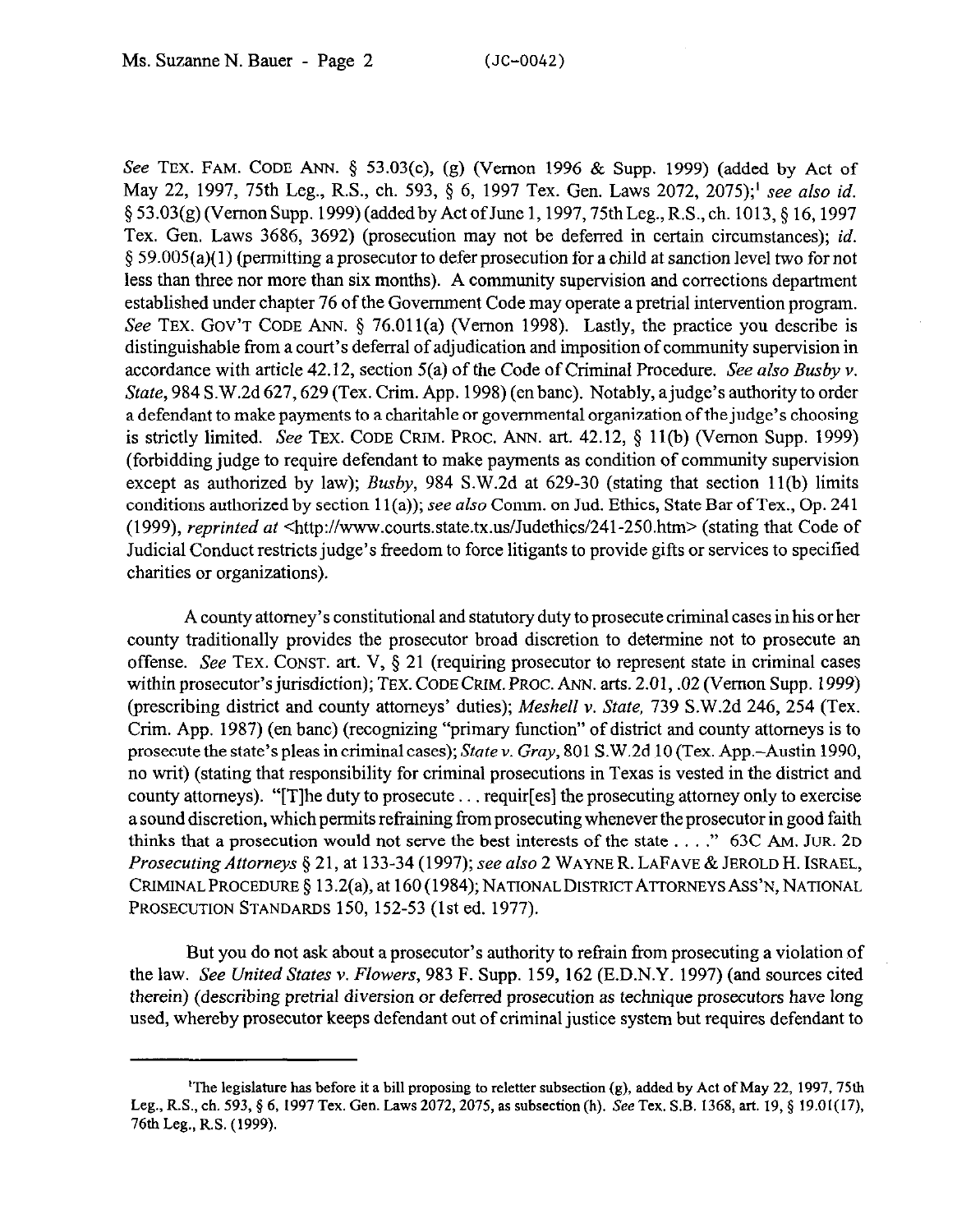rehabilitate self); 2 LAFAVE & ISRAEL, CRIMINAL PROCEDURE, § 13.1(d), at 158-59 (1984) (describing pretrial diversion or deferred prosecution as alternative between formal adjudication and outright dismissal of charge). Rather, you ask about a prosecutor's authority to refrain from prosecuting a violation of the law contingent upon the offender's contribution to a governmental or nonprofit organization.

We conclude as a matter of law that a prosecutor may not agree with an offender to refrain from filing a complaint or information in exchange for the offender's contribution to a designated organization. We are not aware of any statute that generally permits a prosecutor to exact a donation from an offender, and you do not cite to any. Moreover, because of the potential for abusing such a practice, we are reluctant to imply authority in the absence of legislation expressly approving the practice.

Rather than this office divining prosecutorial discretion to engage in the practice you describe from the common law, the legislature should have the opportunity to consider whether to allow the practice and, if so, what restrictions to place on the practice. *But see Wood Y. United States, 622*  A.2d 67, 70 (D.C. 1993) (discussing prosecutor's common-law authority to defer prosecution). Those states that explicitly authorize a prosecutor to divert an offender to a deferred prosecution program constrain the prosecutor's discretion. For example, some of the states that authorize a prosecutor to defer prosecution restrict the offenses for which deferred prosecution is an option. See IND. CODE ANN. 5 33-14-1-7(a) (West 1996 & Supp. 1998); MONT. CODE ANN. 8 46-16-130(3) (1997); TENN. CODE ANN.  $\S$  40-15-105(a)(1)(B)(i) (1997 & Supp. 1998). Some require that the agreement be in writing and may require that the offender *waive* his or her constitutional right to a speedy trial. See MONT. CODE ANN. 5 46-16-130(1)(b), (c) (1997); OKLA. STAT. ANN. tit. 22 5 305.2 (West 1991 & Supps. 1996 & 1997); TENN. CODE ANN. 9 40-15-105(a)(l)(A), (a)(3) (1997 & Supp. 1998). Several limit the conditions to which an offender may be subject. See IND. CODE ANN. § 33-14-1-7(b) (West 1996 & Supp. 1998); MINN. STAT. ANN. § 388.24, subd. 3(1)-(8) (West 1997 & Supp. 1999); MONT. CODE ANN. 5 46-16-130(1)(a) (1997); TENN. CODE ANN. § 40-15-105(a)(2) (1997 & Supp. 1998). Two require that a pretrial diversion agreement be approved by a court. See IND. CODE ANN.  $\S 33-14-1-7(c)$  (West 1996 & Supp. 1998); MONT. CODE ANN.  $\S$  46-16-130(2) (1997). For other state statutes regulating the use of pretrial diversion agreements, see KY. REV. STAT. ANN. § 421.500(6) (Michie 1992 & Supp. 1998) (requiring prosecutor to consult victim on perpetrator's entry into pretrial diversion program); NEB. REV. STAT. § 29-3603 (1995) ("Pretrial diversion plan; requirements"); OKLA. STAT. ANN. tit. 22 \$9 305.1 -.6 (West 1991 & Supps. 1996 & 1997) ("Proceedings After Commitment: Deferred Prosecution").